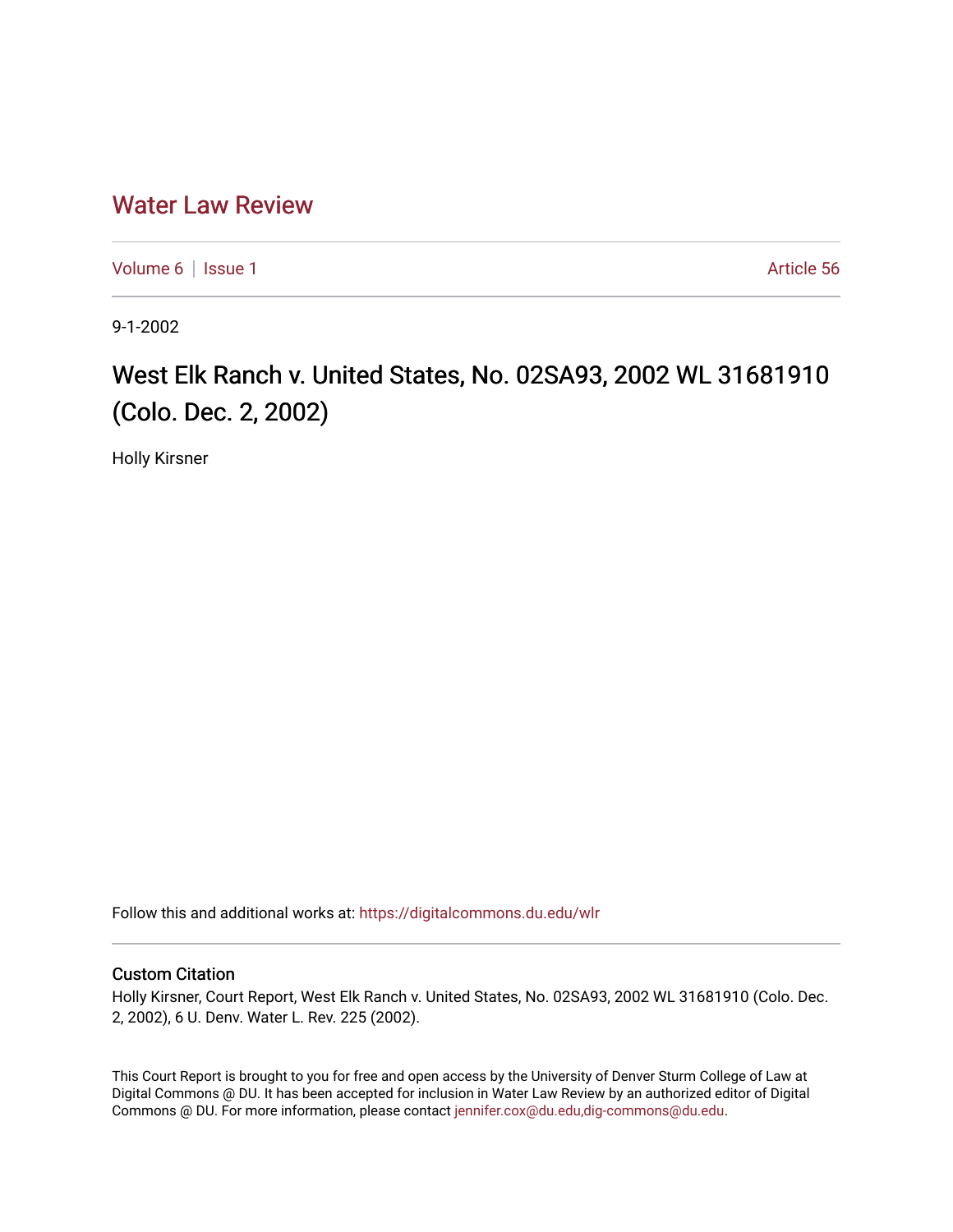conditional water right and that a conditional water right does not expire without first providing notice of cancellation or expiration under section **305(7).**

Thus, even though the Ranch failed to file its application for a finding of reasonable diligence, the water court improperly canceled the conditional water right **by** failing to provide the Ranch with the required statutory notice that its conditional water right would expire or be cancelled. Therefore, the court reversed the judgment and directed the water court to allow the Ranch to file an application for finding of reasonable diligence.

*Mark Shea*

West **Elk** Ranch v. United States, No. **02SA93,** 2002 WL **31681910** (Colo. Dec. 2, 2002) (holding a party cannot show they "can and will" put water to a beneficial use if they have not obtained, and there is no evidence the party will obtain, the required permits to use the United States National Forest).

West **Elk** Ranch ("West **Elk")** sought a conditional water right to a spring adjacent to their property on the United States National Forest in the water court for Water Division No. 4. The United States Forest Service **("USFS")** denied West Elk's application for a Special Use Permit **("SUP")** to capture water and divert it to their property. Therefore, the water court granted summary judgment to the **USFS** and denied the conditional water right request because West **Elk** did not meet the conditional water right "can and will" requirement. West **Elk** appealed to the Colorado Supreme Court claiming they would eventually obtain an **SUP,** however, the court affirmed the lower court's decision.

West Elk's predecessor in interest applied for a conditional water right to use Bear Gulch Spring, located on the national forest, for stock watering and domestic use. The Department of Justice filed a statement of opposition to the petition because West **Elk** had not obtained an **SUP** and the **USFS** expressed concerns over the project's environmental effects. Ultimately, after filing **SUP** applications, the **USFS** denied West Elk's application due to environmental concerns. The water court found that West **Elk** could not and would not put the water to beneficial use without an **SUP** from the **USFS;** therefore, it did not meet the conditional water right "can and will" requirement. After the **USFS** filed a summary judgment motion, the court denied West Elk's application and granted summary judgment in favor of the **USFS.**

On appeal, the supreme court first reviewed the definition of conditional water rights. **A** conditional water right is perfected when the holder of a right with priority finalizes their appropriation with reasonable diligence. The application must establish that the applicant has taken the "first step" towards perfecting his right and